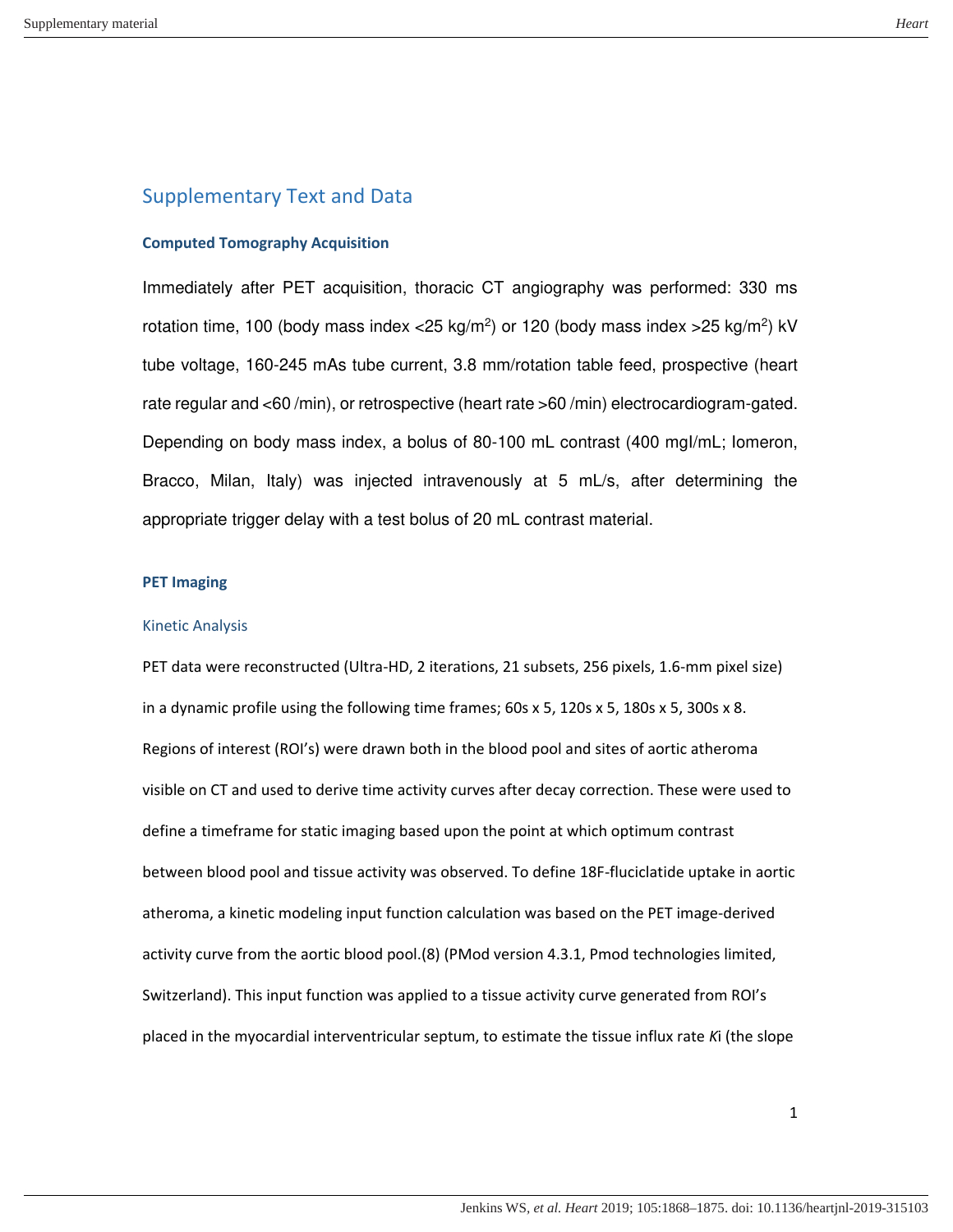of the linear regression) and the volume of distribution (the intercept with the *y* axis) using a 2 tissue irreversible Patlak model, with t\* set to 20 min, as described previously (9,11). Thoracic 18F-fluciclatide dynamic activity was then normalized for the blood-pool input function on a voxel-by-voxel basis, and after 3D Gaussian filtering (5-mm FWHM), a parametric 3-dimensional image of 18F-fluciclatide uptake was generated accordingly. Using this image, regions of 18Ffluciclatide binding in the vasculature were identified and manually delineated for subsequent *K*i analysis.

#### Histological Processing and Analysis

After obtaining informed consent, four human carotid intimal samples were obtained from patients undergoing carotid endarterectomy for symptomatic carotid artery atherosclerotic disease. Segments of dissected carotid atheroma were frozen in mounting medium. The tissue samples were then cut in sequential, longitudinal 4  $\mu$ m and 20  $\mu$ m slices sections at -20°C and thaw-mounted onto microscope slides. Effort was made to align segments of ruptured plaque alongside non-atheromatous segments within the same slide. The slides were then dried for 15 min and spray-fixed with neutral buffered formalin. After rinsing in distilled water the 4  $\mu$ m sections were stained with hematoxylin-eosin (HE) and van-Gieson (VG) for conventional histopathological examination. In order to optimize immunohistochemistry, an antigenunmasking step was performed by microwave treatment for 30 s. Endogenous peroxidase was blocked by incubation with hydrogen peroxide for 5 min. Sections were subsequently incubated with the primary antibodies; smooth muscle actin, CD31, CD68 (clone PG-M1), and integrin  $\alpha_{\rm V}\beta_3$ 

2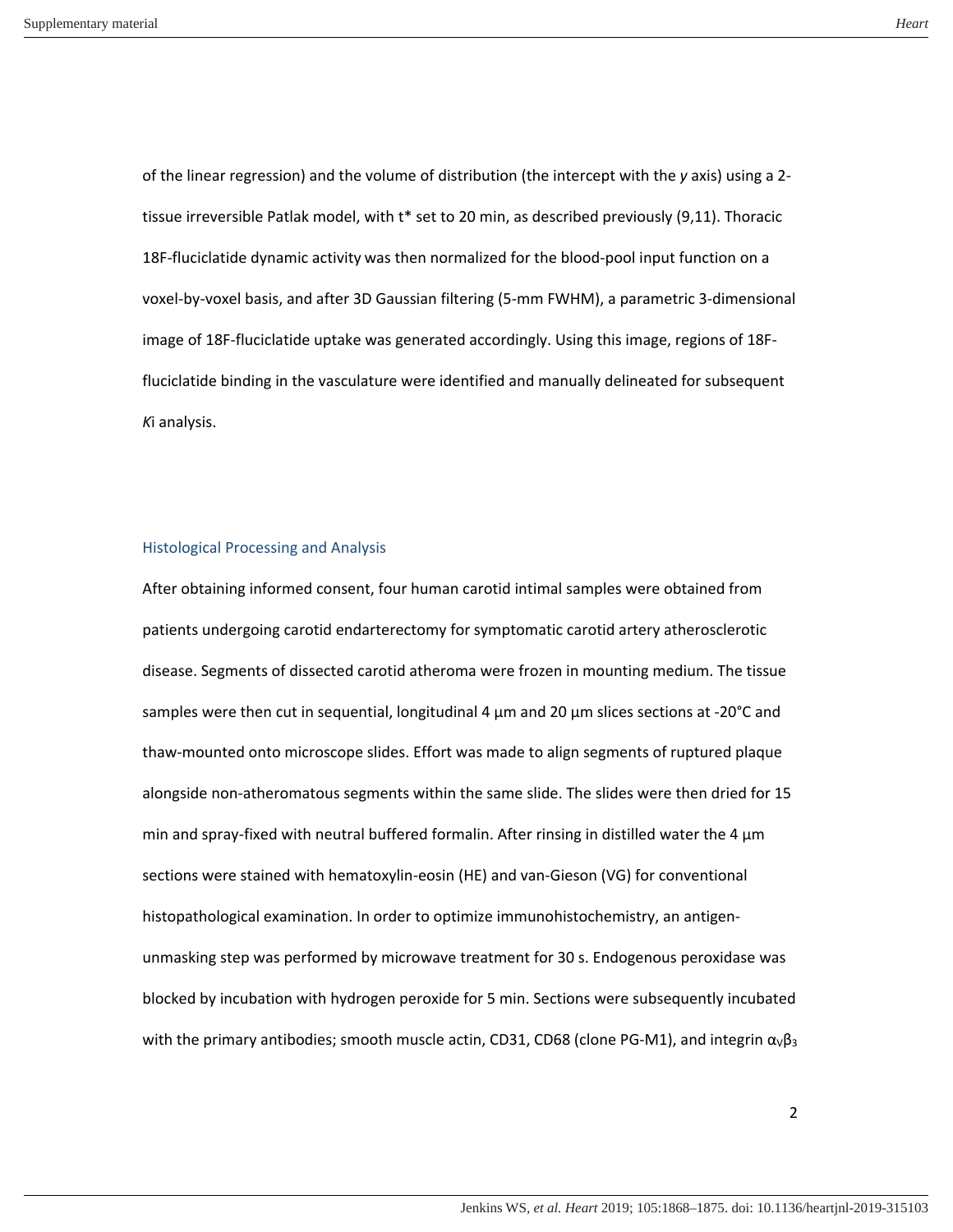antibody, clone LM609 (Millipore) for 30 min at room temperature. After washing, the sections were incubated with Envision Flex (DAKO, K5007) for 30 min at room temperature, followed by incubation with diaminobenzamine (Sigma) for 10 min. The slides were finally counterstained with hematoxylin and digitally imaged (Axioscan.Z1, Zeiss, UK).

Clinical PET systems have limited resolution. To gain more detailed information about the precise localization of 18F-fluciclatide binding in atherosclerotic tissue, we undertook autoradiography. The 20 μm frozen sections adjacent to those used for immunohistochemical analysis were warmed to room-temperature and bathed in a solution of 18F-fluciclatide at a concentration close to in vivo imaging concentrations (1 kBq/mL) for 60 minutes and then rinsed with phosphate buffer solution. An unlabeled highly concentrated solution of fluciclatide was added to selected slides in order to competitively bind to  $\alpha_{\nu}\beta_3$  to assess for non-specific tracer uptake. A freshly blanked phosphor screen was then placed over the slides and an overnight exposure undertaken. The screen was read using a FujiFilm FLA-5100 Fluorescent Image Analyser (Raytek Scientific Limited, Sheffield, UK). Sections were then manually registered and examined for co-localization with histological markers of atherosclerotic disease activity.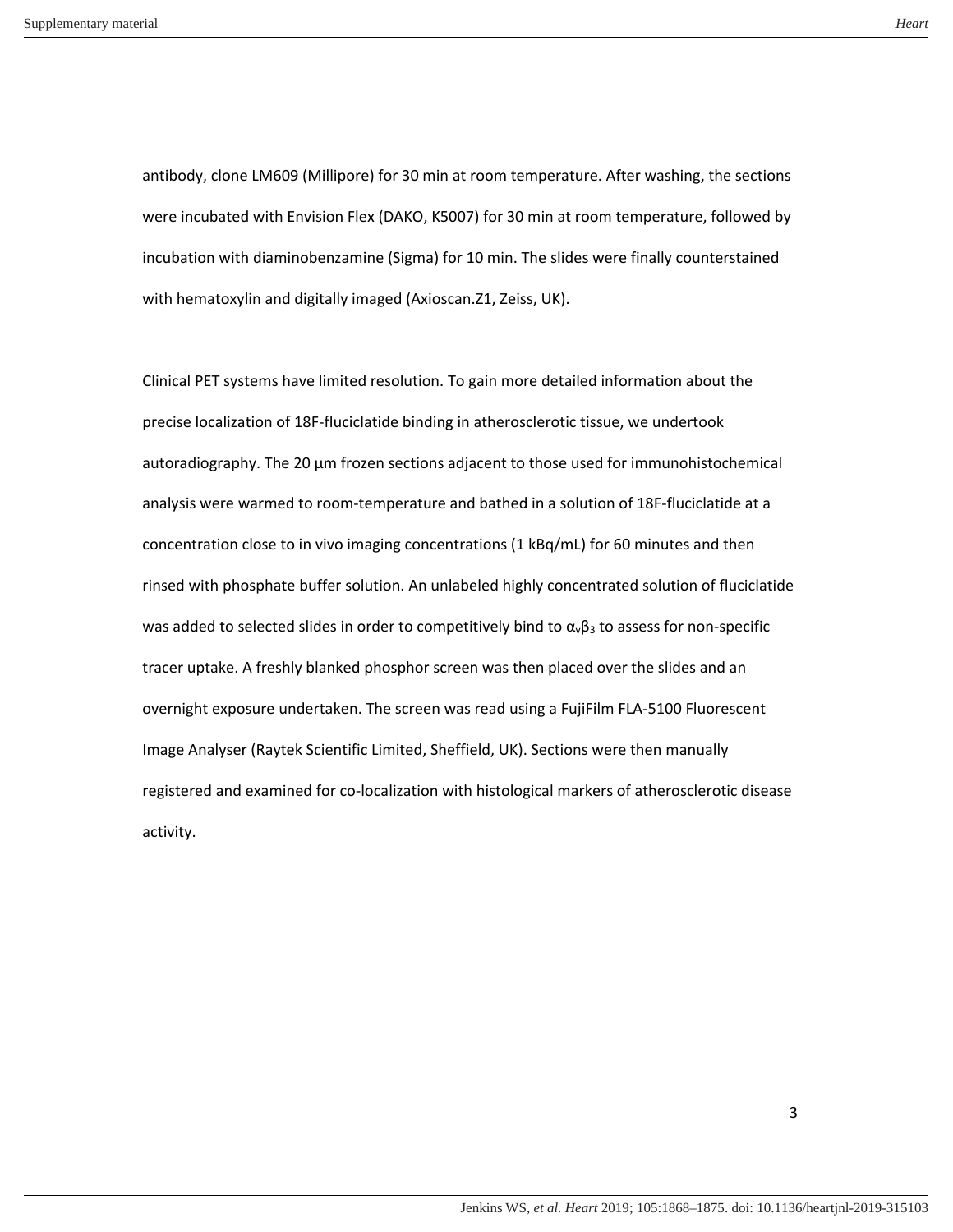# Table S1 – Reproducibility Analysis

| 18F-Fluciclatide                       | Mean absolute difference <sup>a</sup> | Intra-class              |
|----------------------------------------|---------------------------------------|--------------------------|
| <b>Activity</b>                        |                                       | coefficient <sup>b</sup> |
| <b>Superior Vena Cava</b>              |                                       |                          |
| Mean SUV (SUV [kBq/cc])                | $-0.11$ $(-0.36 - 0.15)$              | 0.947                    |
| Aorta                                  |                                       |                          |
| Mean SUV (SUV [kBq/cc])                | $-0.005 (-0.14 - 0.13)$               | 0.986                    |
| Mean SUV <sub>MDS</sub> (SUV [kBq/cc]) | $0.01 (-0.17 - 0.15)$                 | 0.980                    |
| Max SUV (SUV [kBq/cc])                 | $0.07$ (-0.13 – 0.27)                 | 0.971                    |
| Max SUV <sub>MDS</sub> (SUV [kBq/cc])  | $0.06 (-0.22 - 0.34)$                 | 0.957                    |
| <b>Mean TBR</b>                        | $0.04$ (-0.02 – 0.10)                 | 0.954                    |
| Mean TBR <sub>MDS</sub>                | $0.04$ (-0.04 $-$ 0.10)               | 0.940                    |
| <b>Max TBR</b>                         | $0.08$ (-0.01 – 0.16)                 | 0.912                    |
| <b>Max TBR<sub>MDS</sub></b>           | $0.07$ (-0.03 $-0.17$ )               | 0.919                    |
| <b>SUV</b> Target-background           | $0.19(-0.05 - 0.43)$                  | 0.612                    |

<sup>a</sup> Mean difference between TBR<sub>max</sub> measurements (95% limits of agreement), and <sup>b</sup> ICC values

for 18F-Fluciclatide throughout the thoracic aorta and SVC.

Abbreviations: ICC: intraclass correlation coefficient; MDS: most diseased segment; TBR: tissue to background ratio; SVC: Superior Vena Cava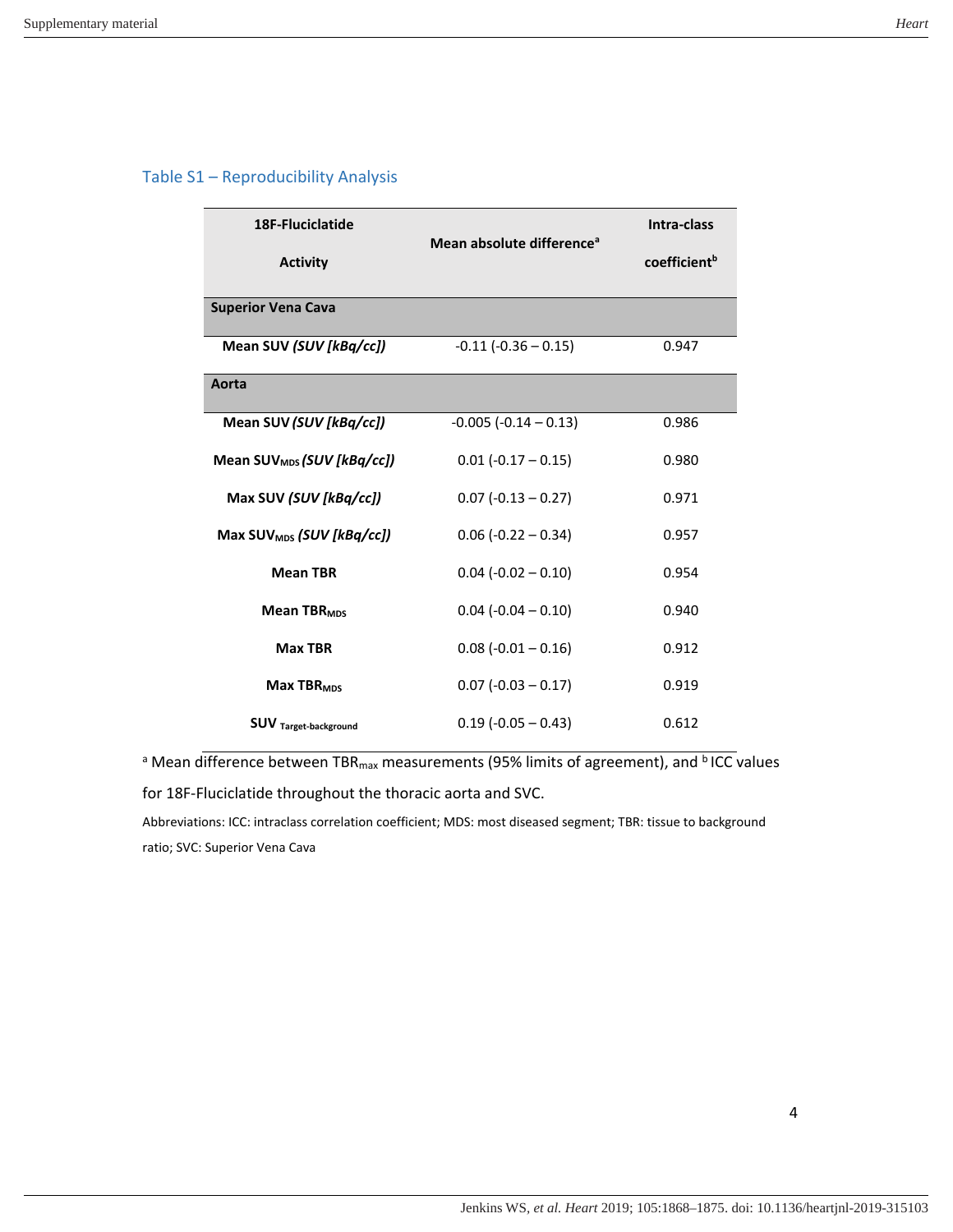### Table S2 – Baseline demographic data

|                                    | All<br>$(n=46)$ | <b>Stable</b><br><b>Atherosclerosis</b><br>$(n=27)$ | <b>Stable</b><br>atherosclerosis:<br>matched group<br>$(n=19)$ | <b>Unstable</b><br><b>Atherosclerosis</b><br>$(n=19)$ | P value |
|------------------------------------|-----------------|-----------------------------------------------------|----------------------------------------------------------------|-------------------------------------------------------|---------|
| Age (years)                        | 66±10           | $70\pm8$                                            | $68+7$                                                         | $61 + 12$                                             | 0.04    |
| Male Sex                           | 34 (74)         | 20 (74)                                             | 15 (79)                                                        | 14 (74)                                               | 0.71    |
| BMI $(kg/m2)$                      | $28 + 4$        | $28 + 4$                                            | $26 + 4$                                                       | 29±5                                                  | 0.59    |
| Systolic BP (mmHg)                 | $140 + 22$      | $149 + 19$                                          | 151±18                                                         | $127 + 19$                                            | < 0.001 |
| 18F-Fluciclatide dose<br>(MBq)     | $226 + 13$      | $225 \pm 13$                                        | $225 + 13$                                                     | 228±14                                                | 0.55    |
| <b>Cardiovascular History</b>      |                 |                                                     |                                                                |                                                       |         |
| Angiographically<br>documented CAD | 26 (57)         | 7(26)                                               | 1(5)                                                           | 19 (100)                                              | < 0.001 |
| Prev MI                            | 24 (52)         | 5(19)                                               | 0(0)                                                           | 19 (100)                                              | < 0.001 |
| Prev PCI                           | 20(43)          | 2(7)                                                | 0(0)                                                           | 18 (95)                                               | < 0.001 |
| Prev CVD                           | 4(11)           | 4(14)                                               | 3(16)                                                          | 0(0)                                                  | 0.08    |
| <b>Risk Factors</b>                |                 |                                                     |                                                                |                                                       |         |
| Current smoker                     | 9(20)           | 1(4)                                                | 0(0)                                                           | 8(42)                                                 | 0.001   |
| <b>Diabetes Mellitus</b>           | 6(13)           | 4(14)                                               | 2(11)                                                          | 2(11)                                                 | 0.99    |
| Prior hypertension                 | 23 (50)         | 18 (67)                                             | 11 (58)                                                        | 6(32)                                                 | 0.11    |
| Prior Hypercholester-<br>olemia    | 25(54)          | 12 (44)                                             | 6(32)                                                          | 12 (63)                                               | 0.03    |
| $hs-CRP$ (mg/l)                    | $3.5$ [1.4-7.8] | $2.7$ [1.4-5.8]                                     | $3.0 + 2.4$                                                    | 5.6 [2.0-11.7]                                        | < 0.001 |
| $Log_{10}$ hs-CRP (mg/l)           | $0.51 + 0.51$   | $0.41 \pm 0.44$                                     | $0.48 + 0.38$                                                  | $0.65 + 0.56$                                         | < 0.001 |
| <b>Medications</b>                 |                 |                                                     |                                                                |                                                       |         |
| Aspirin                            | 28(61)          | 10(37)                                              | 5(26)                                                          | 19 (100)                                              | < 0.001 |
| Clopidogrel                        | 19(41)          | 4(14)                                               | 3(16)                                                          | 19 (100)                                              | < 0.001 |
| <b>Statin</b>                      | 31(67)          | 13 (48)                                             | 5(26)                                                          | 19 (100)                                              | < 0.001 |
| β-Blocker                          | 27 (59)         | 8(30)                                               | 2(11)                                                          | 19 (100)                                              | < 0.001 |
| ACEi/ARB                           | 31(67)          | 10(37)                                              | 4(21)                                                          | 18 (95)                                               | < 0.001 |
| Calcium Channel<br><b>Blocker</b>  | 7(15)           | 6(22)                                               | 4(21)                                                          | 1(5)                                                  | 0.11    |

Categorical data are displayed as n (%). Normally distributed data displayed as mean±SD. Nonnormally distributed data displayed as median [interquartile range].

IHD - ischemic heart disease; AS - aortic stenosis; CAD - coronary artery disease; MI myocardial infarction; CVD *–* cerebrovascular disease; PCI - percutaneous coronary intervention; hs-CRP - high sensitivity c-reactive protein; ACEi - ACE-inhibitor; ARB - Angiotensin Receptor Blocker.

\* P-values are quoted for comparisons between matched stable and unstable groups.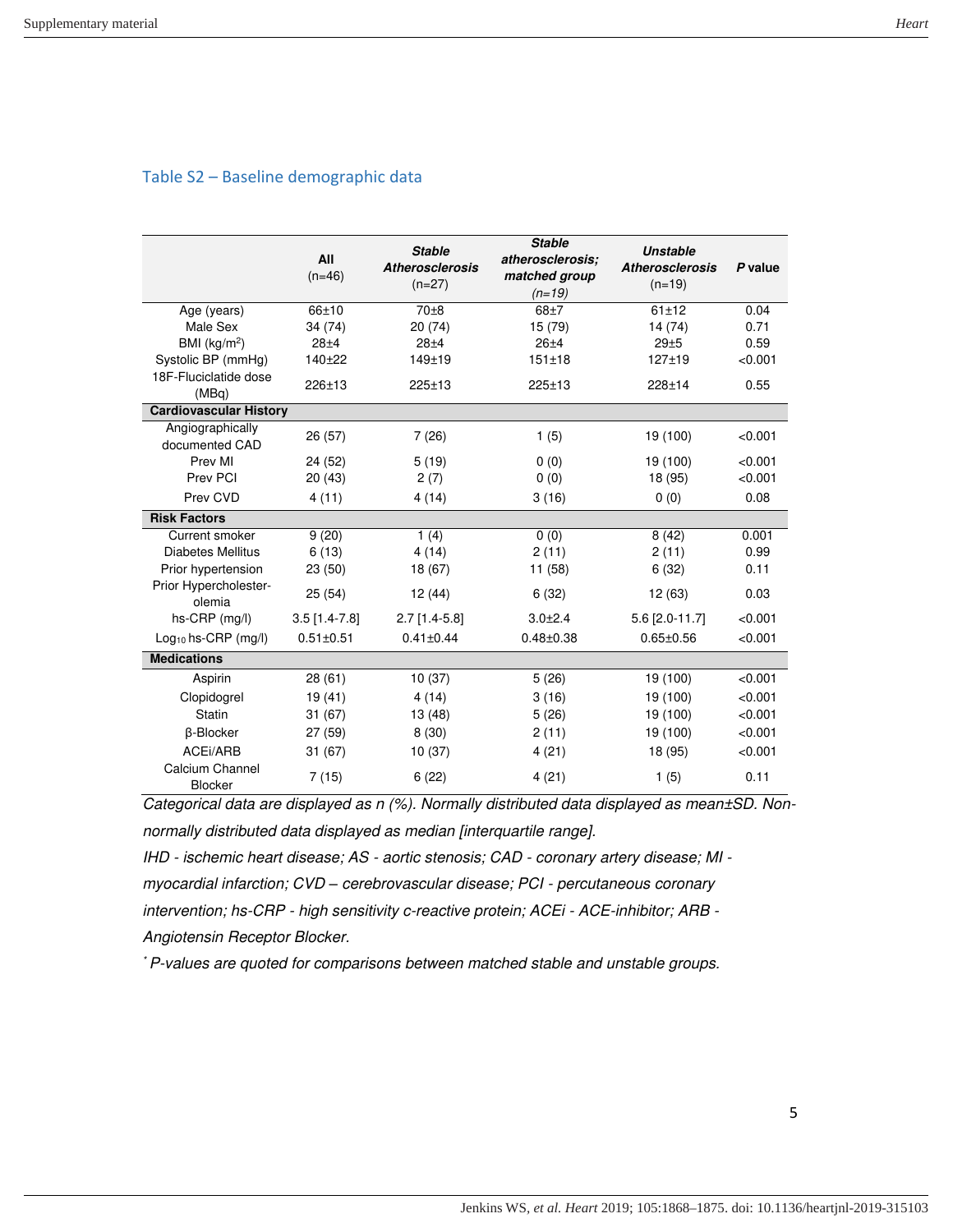# Table S3 – Imaging Results

|                                               | All<br>$(n=46)$ | <b>Stable</b>          | <b>Matched Stable</b>  | <b>Unstable</b>        | P<br>value <sup>*</sup> |  |  |
|-----------------------------------------------|-----------------|------------------------|------------------------|------------------------|-------------------------|--|--|
|                                               |                 | <b>Atherosclerosis</b> | <b>Atherosclerosis</b> | <b>Atherosclerosis</b> |                         |  |  |
|                                               |                 | $(n=27)$               | $(n=19)$ $^{\psi}$     | $(n=19)$               |                         |  |  |
| 18F-Fluciclatide PET uptake                   |                 |                        |                        |                        |                         |  |  |
| <b>SVC</b>                                    | $2.74 \pm 0.49$ | $2.62 \pm 0.46$        | $2.54 \pm 0.40$        | $2.9 \pm 0.48$         | 0.02                    |  |  |
| (SUV <sub>mean</sub> )                        |                 |                        |                        |                        |                         |  |  |
| Whole aorta                                   | $3.59 \pm 0.62$ | $3.40 \pm 0.62$        | $3.19 \pm 0.65$        | $3.84 \pm 0.55$        | 0.001                   |  |  |
| (mean SUV <sub>max</sub> )                    |                 |                        |                        |                        |                         |  |  |
| Ascending aorta                               | $3.60 \pm 0.66$ | $3.42 \pm 0.70$        | $3.16 \pm 0.56$        | $3.87 \pm 0.51$        | < 0.001                 |  |  |
| (mean SUV <sub>max</sub> )                    |                 |                        |                        |                        |                         |  |  |
| Aortic Arch                                   | $3.51 \pm 0.62$ | 3.29±0.61              | $3.05 \pm 0.52$        | $3.84 \pm 0.48$        | < 0.001                 |  |  |
| (mean SUV <sub>max</sub> )                    |                 |                        |                        |                        |                         |  |  |
| Descending aorta                              | $3.61 \pm 0.68$ | 3.46±0.65              | $3.28 \pm 0.65$        | $3.83 \pm 0.66$        | 0.01                    |  |  |
| (mean SUV <sub>max</sub> )                    |                 |                        |                        |                        |                         |  |  |
| Whole aorta                                   | $1.32 \pm 0.14$ | $1.30 \pm 0.12$        | $1.26 \pm 0.09$        | $1.33 \pm 0.18$        | 0.14                    |  |  |
| (mean TBR <sub>max</sub> )                    |                 |                        |                        |                        |                         |  |  |
| Ascending aorta                               | $1.32 \pm 0.16$ | $1.31 \pm 0.17$        | $1.25 \pm 0.10$        | $1.34 \pm 0.17$        | 0.05                    |  |  |
| (mean TBR <sub>max</sub> )                    |                 |                        |                        |                        |                         |  |  |
| Aortic Arch                                   | $1.30 \pm 0.14$ | $1.26 \pm 0.14$        | $1.21 \pm 0.1$         | $1.33 \pm 0.15$        | 0.008                   |  |  |
| (mean TBR <sub>max</sub> )                    |                 |                        |                        |                        |                         |  |  |
| Descending aorta                              | $1.32 \pm 0.17$ | $1.32 \pm 0.13$        | $1.29 \pm 0.11$        | $1.33 \pm 0.21$        | 0.56                    |  |  |
| (mean TBR <sub>max</sub> )                    |                 |                        |                        |                        |                         |  |  |
| <b>CT Calcium Score</b>                       |                 |                        |                        |                        |                         |  |  |
| Whole aorta (AU)                              | 95 [0-852]      | 326 (11-1114)          | $36(0-469)$            | $19[0-483]$            | 0.85                    |  |  |
| Ascending aorta (AU)                          | $0[0-11]$       | $0(0-46)$              | $0(0-0)$               | $0 [0-0]$              | 0.15                    |  |  |
| Aortic arch (AU)                              | 29 [0-352]      | 102 (0-586)            | 13 (0-469)             | $0 [0-263]$            | 0.76                    |  |  |
|                                               |                 |                        |                        |                        |                         |  |  |
| Descending aorta (AU)                         | 7.5 [0-78]      | $0(0-123)$             | $0(0-123)$             | $8[0-71]$              | 0.43                    |  |  |
| <b>CTA Plaque analysis (descending aorta)</b> |                 |                        |                        |                        |                         |  |  |
| Mean wall thickness                           | $10.3 + 4.9$    | $8.4 \pm 2.8$          | $8.4 \pm 3.1$          | $14.0 \pm 6.3$         | 0.003                   |  |  |
| (% vessel diameter)                           |                 |                        |                        |                        |                         |  |  |
| Plaque burden                                 | $9.1 + 3.9$     | $7.7 \pm 2.3$          | $7.7 \pm 2.5$          | 12.0±4.7               | 0.004                   |  |  |
| (% total volume)                              |                 |                        |                        |                        |                         |  |  |

*<sup>Ψ</sup>* Stable group subjects paired to equivalent calcium score in unstable group.